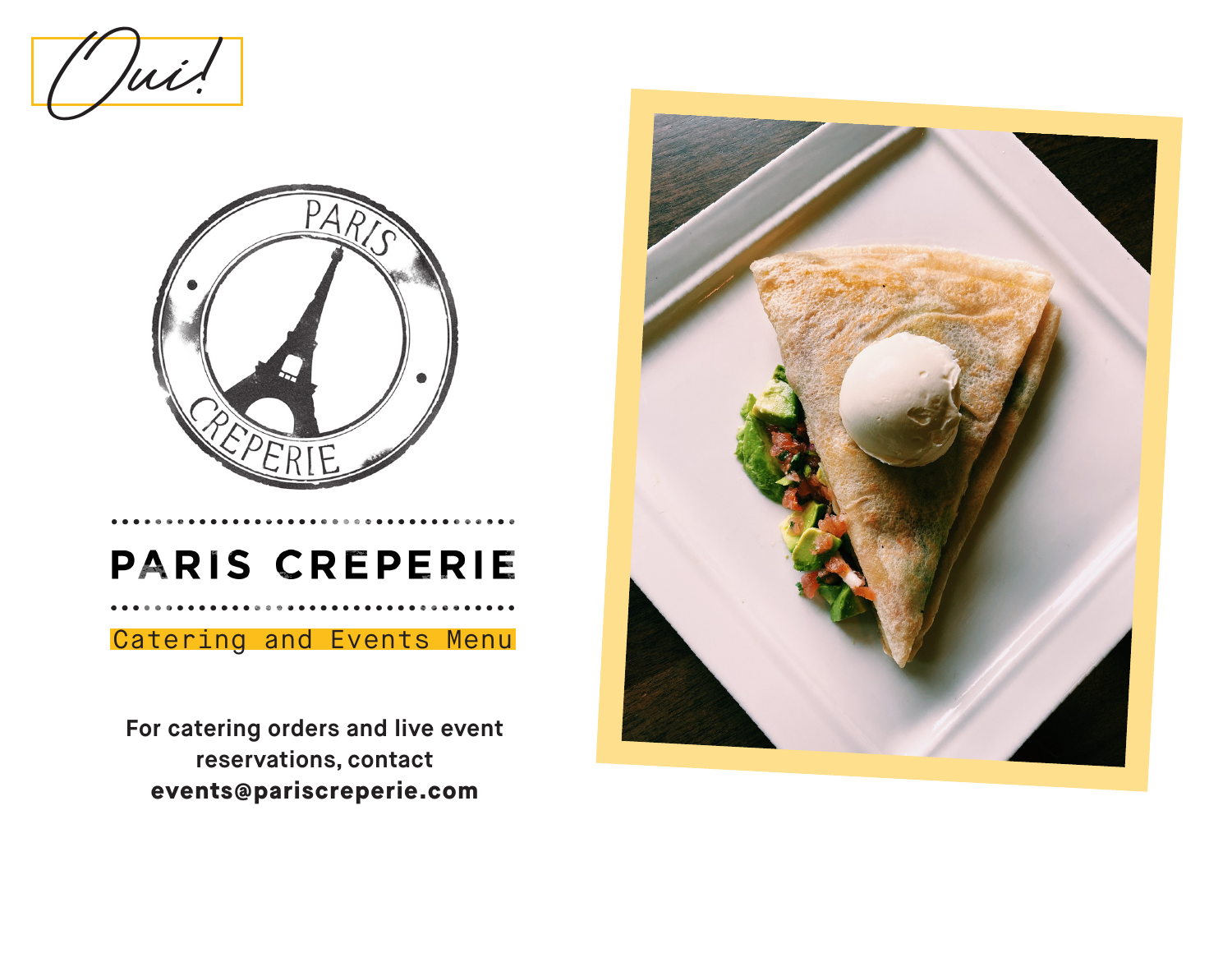## **Sweet Crepe Recipes**

These recipes are available for catering orders and live event stations. Fresh fruit may be added to any crepe recipe

**Butter and Sugar** Brown or white sugar

**Nutella** Fan-favorite — simple and delicious!

**Ruth Bader Cinnsburg** Butter, melted sugar, cinnamon, vanilla glaze

**Stark Chocolate** Dark chocolate, raspberry puree sauce

**Berry Antoinette** French blueberry preserves, lemon zest, sweet cream cheese

**Bear Claw** Belgian cookie butter, vanilla glaze

## **Savory / Breakfast Crepe Recipes**

These recipes are available for catering orders and live event stations. Bacon or ham may be added to any crepe recipe

**The Yam-wise (live only)** Thyme sweet potato mash, goat cheese, red onion, pesto, arugula

**The Revolution** Brie, baked ham, scallions, honey dijon mustard, spinach

**John Gouda-man** Gouda, turkey, bacon, spinach, chipotle aioli

**Lil Jardin** Cheddar, roma tomato, spinach, asparagus

**Storming of the Basil** Mozzarella, chicken, sauteed mushrooms, roasted red peppers, pesto

**Steak News** Gruyere, steak tenderloin, garlic sauteed mushrooms, steak sauce (premium recipe)

**Quack of Dawn** Gruyere, duck rillette, tomato salsa, creme fraiche, avocado crema (premium recipe)

**The French Standard** Cheddar, scrambled eggs

**Veggie Sunrise** Cheddar, scrambled eggs, spinach

Creat Eggspectations Cheddar, scrambled eggs, roma tomato, kale,<br>garlic-parmesan aioli<br>lumber-lacques Gruvere scrambled eggs, bacon, maple syrup garlic-parmesan aioli

**Lumber-Jacques** Gruyere, scrambled eggs, bacon, maple syrup

**Second Breakfast (live only)** Gruyere, scrambled eggs, leeks, roasted red peppers

## **Additional Savory Crepe Recipes**

These recipes are available for catering orders only (not available for live stations)

**The Yam-wise** Thyme sweet potato mash, goat cheese, red onion, pesto, avocado, arugula

**Half Baked** Cheddar, potato, scallion, bacon, broccoli, creme fraiche

**Lilli's** Cheddar, roma tomato, spinach, avocado, broccoli, asparagus

**Second Breakfast** Gruyere, scrambled eggs, potato, sauteed leeks, roasted red peppers

## **Crepe Flavor Infusions**

For live event stations, the following crepe flavor infusions are available for an additional charge per person, per recipe: Cinnamon, Poppy Seed, Onion, Oregano, Parmesan

| <b>Crepe Prices - Catering Orders</b><br>(see next page for live station pricing) |      |                                |      |                       |      |
|-----------------------------------------------------------------------------------|------|--------------------------------|------|-----------------------|------|
| <b>Sweet Crepes</b>                                                               | Each | <b>Savory/Breakfast Crepes</b> | Each | <b>Savory Crepes</b>  | Each |
| <b>Butter and Sugar</b>                                                           | \$6  | The French Standard            | \$9  | The Yam-wise          | \$13 |
| <b>Butter Brown Sugar</b>                                                         | \$6  | Veggie Sunrise                 | \$10 | <b>Half Baked</b>     | \$13 |
| Ruth Bader Cinnsburg                                                              | \$8  | <b>Great Eggspectations</b>    | \$12 | The Revolution        | \$13 |
| Nutella                                                                           | \$9  | Lumber-Jacques                 | \$12 | John Gouda-man        | \$13 |
| Stark Chocolate                                                                   | \$9  | Second Breakfast               | \$12 | Lil Jardin            | \$13 |
| <b>Berry Antoinette</b>                                                           | \$10 | Quack of Dawn                  | \$16 | Lilli's               | \$15 |
| Bear Claw                                                                         | \$10 | <b>Steak News</b>              | \$18 | Storming of the Basil | \$15 |

Fruit added to any sweet crepe is an additional \$1.70 per fruit. Bacon added to any savory crepe is an additional \$2.00.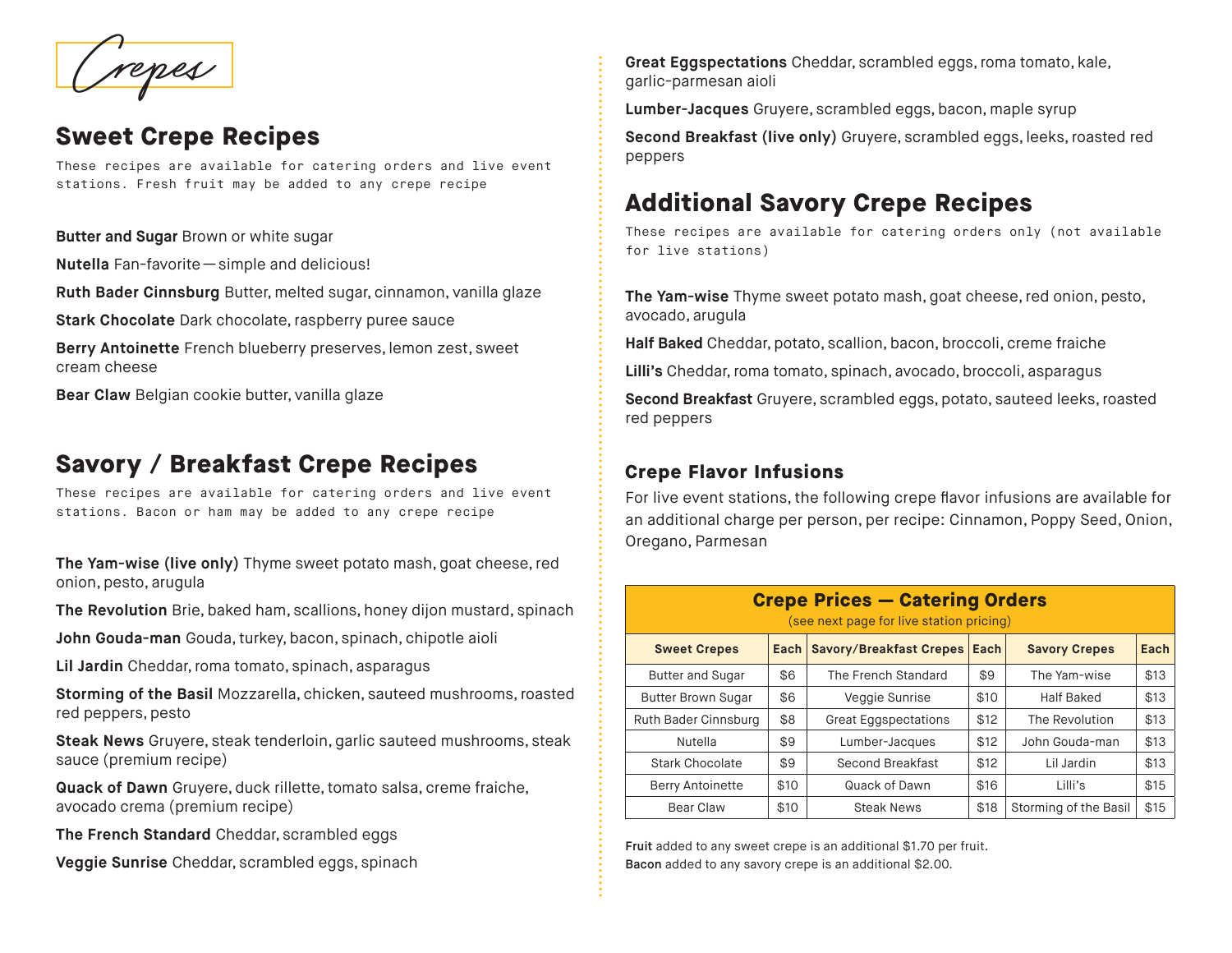Crepes

## **Live Crepe Station Pricing**

Menus are priced per person based on the number and combination of recipes offered during the event. The maximum number of crepe recipes you may select depends on the total number of guests Refer to the guide below. Please note, breakfast crepe recipes are available for live events up to 100 people.

| Maximum guests at your event | Maximum number of crepe recipes you may select |
|------------------------------|------------------------------------------------|
| Up to 25 quests              | Up to 6 Recipes                                |
| Up to 75 quests              | Up to 4 Recipes                                |
| Up to 100 guests             | Up to 3 Recipes                                |
| Up to 150 guests             | Up to 2 Recipes                                |

| <b>Crepe Prices (Per Person) – Live Stations</b> |                                                     |      |      |      |      |  |  |
|--------------------------------------------------|-----------------------------------------------------|------|------|------|------|--|--|
| # of Crepe Recipes                               | 2 Sweet<br>0 Sweet<br>1 Sweet<br>3 Sweet<br>4 Sweet |      |      |      |      |  |  |
| 0 Savory                                         |                                                     | \$15 | \$16 | \$17 | \$18 |  |  |
| 1 Savory                                         | \$17                                                | \$18 | \$19 | \$20 | \$21 |  |  |
| 2 Savory                                         | \$20                                                | \$21 | \$22 | \$23 | \$24 |  |  |
| 3 Savory                                         | \$23                                                | \$24 | \$25 | \$26 |      |  |  |
| 4 Savory                                         | \$26                                                | \$27 | \$28 |      |      |  |  |

**Fresh Fruit** added to any sweet crepe recipe is an additional \$2.50 per person, per fruit. **Bacon** added to any savory crepe recipe is an additional \$3.00 per person. **Premium Savory** crepe recipes add \$5 per person. **Flavor Infusions** add \$2 per person per each flavor infusion. **Breakfast** crepes are priced as savory crepes. Requested recipe changes may result in menu price adjustments. Menu prices are subject to change without notice due to product availability, demand, and cost fluctuations.

### **Final Price Breakdown**

In addition to 7% sales tax, the following common charges also apply. Staff gratuities are at your discretion and are not included in the menu price or any of the following fees.

|                            | <b>Transportation Fee</b> | <b>Catering Service Fee</b> | <b>Administrative Fee</b> |
|----------------------------|---------------------------|-----------------------------|---------------------------|
| <b>Live Event Stations</b> | $$100+$                   | 18%                         | 5%                        |
| <b>Catering: Drop-off</b>  | $$25+$                    | None                        | 5%                        |
| Catering: Pick-up in café  | None                      | None                        | 5% on orders \$150+       |

#### **Live crepe station prices include the following:**

Food preparation, set-up, and break-down time Crepe Chef(s)

2-hours of unlimited crepe service

Crepe menu displayed at the station

Disposable products

#### **The following are NOT included in the price but can be added for an additional charge::**

Table and linen rentals Additional staff requested for service or clearing Additional service time over 2 hours Gluten-free accommodations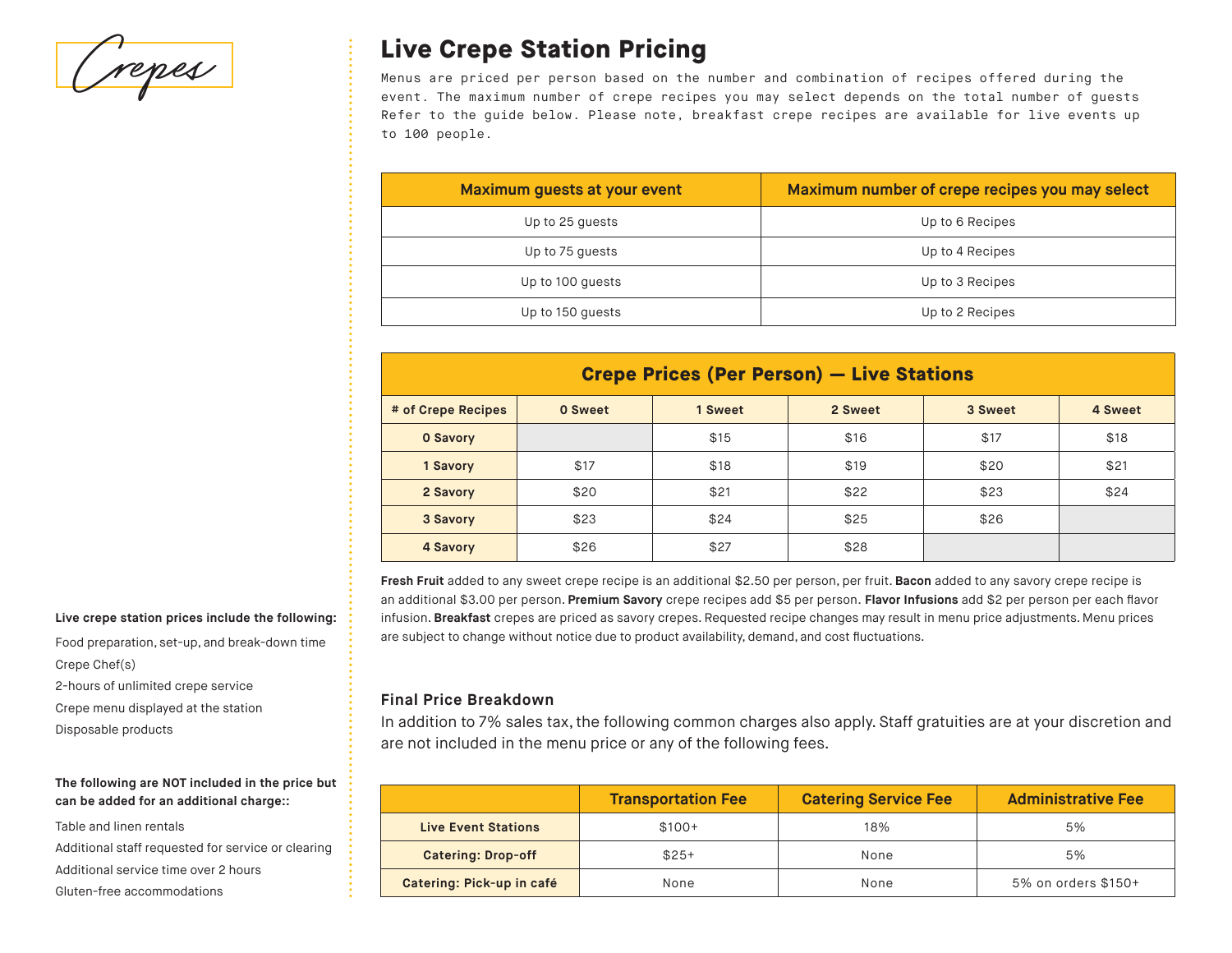Sreakfas

## **Breakfast**

**Parfait** Chobani vanilla Greek yogurt with granola and fresh fruit (16 ounce serving size)

**Morning Pastry** Typical offerings include plain and flavored croissants, scones, muffins, danish, strudel, sticky buns, tea bread, and more! Please inquire for special requests.

**Croissant Sandwiches** Cheddar and egg with the option to add bacon or ham

| <b>Breakfast</b>                  | <b>Live Events</b> | <b>Small Platter</b> | <b>Large Platter</b> |  |
|-----------------------------------|--------------------|----------------------|----------------------|--|
|                                   | Per Person         | Serves 10 People     | Serves 20 People     |  |
| Parfait<br>\$7.00                 |                    |                      | --                   |  |
| <b>Morning Pastry Platter</b>     | \$3.50             | \$35                 | \$70                 |  |
| <b>Add Spreads</b>                | \$0.50             | \$5                  | \$10                 |  |
| <b>Egg and Cheddar Croissants</b> | \$7.00             | \$70                 | \$140                |  |
| Add Bacon or Ham                  | \$2.00             | \$20                 | \$40                 |  |

## **French Baguette Sandwiches**

**Caprese** Fresh mozzarella, Roma tomato, fresh basil, balsamic glaze

**Yam** Goat cheese, sweet potato spread, red onion, avocado, basil pesto

**Chicken Salad** Celery, tomato, greens, mayo

**Turkey** Greens, red onion, tomato, mayo

**Ham** Brie, spinach, honey dijon

**Steak Tenderloin** Gruyere, greens, housemade steak sauce



| <b>Baguette</b>      | 12" Sandwich        | 6" Sandwich               | 4" Sandwich         | <b>Boxed Lunch</b>                          |
|----------------------|---------------------|---------------------------|---------------------|---------------------------------------------|
| <b>Sandwiches</b>    | <b>Wrapped Only</b> | <b>Wrapped or Platter</b> | <b>Platter Only</b> | 6" Baguette Sandwich<br>with Chips + Cookie |
| <b>Caprese</b>       | \$18.00             | \$9.50                    | \$6.50              | \$16.50                                     |
| Yam                  | \$19.00             | \$10.00                   | \$7.00              | \$17.00                                     |
| <b>Chicken Salad</b> | \$17.00             | \$9.00                    | \$6.00              | \$16.00                                     |
| <b>Turkey</b>        | \$19.00             | \$10.00                   | \$7.00              | \$17.00                                     |
| Ham                  | \$17.00             | \$9.00                    | \$6.00              | \$16,00                                     |
| <b>Steak</b>         | \$24.00             | \$12.50                   | \$8.50              | \$19.50                                     |



## **Boxed Lunches**

For eating on the go, quick breaks, or working lunches, all our baguette sandwiches are available as a boxed lunch. Boxes include one 6" sandwich, a bag of chips, and a large cookie. Minimum order is 12 boxes. You may choose up to three sandwich varieties for your boxed lunch order.

Substitute fresh seasonal fruit salad for the chips or cookie for \$4.00 per box. Cookie flavors are assorted unless a specific flavor is requested.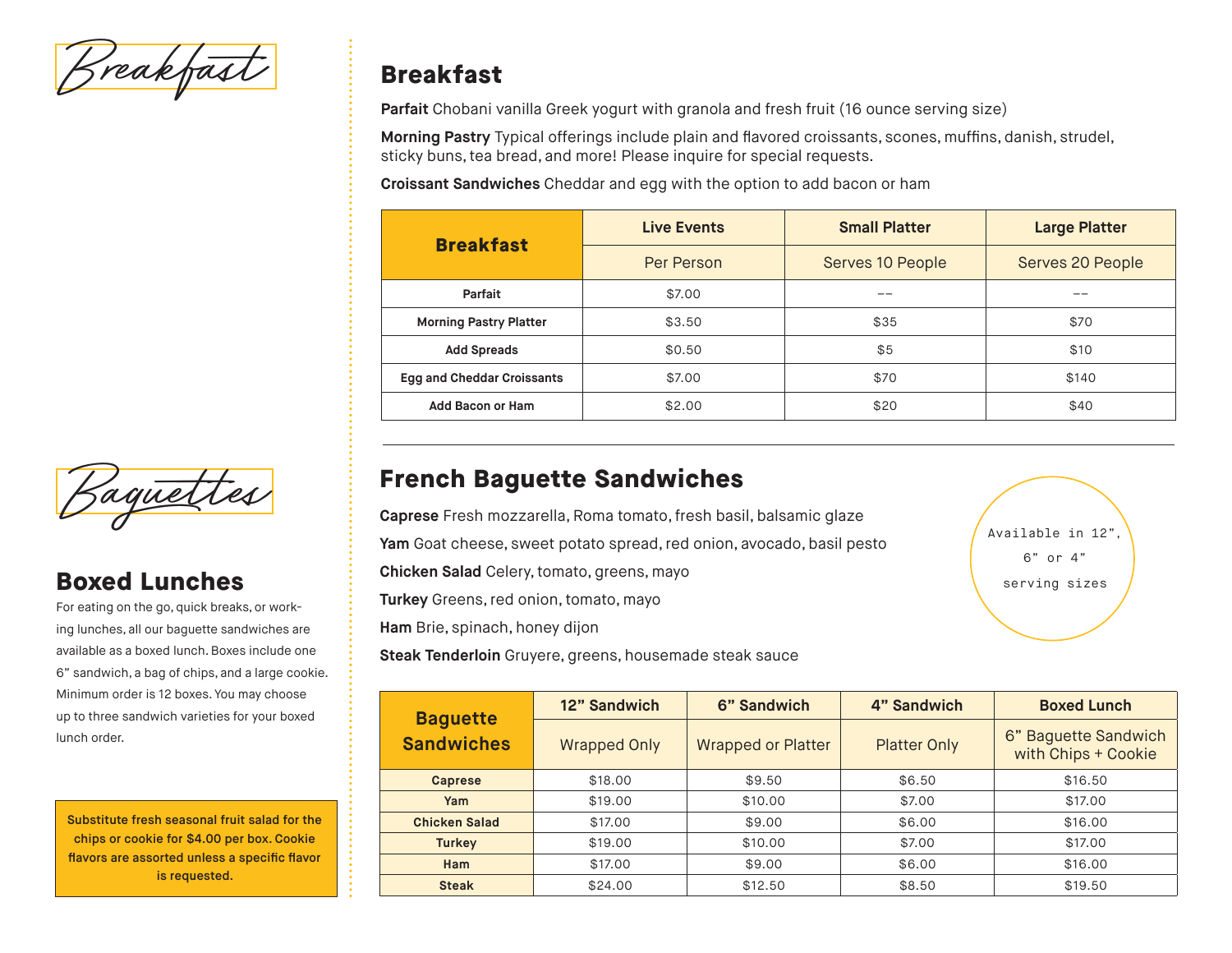Salads **Salads**

**Classic Garden Salad** Mixed greens, cucumber, tomato, shredded carrots, housemade vinaigrette

**Caesar Salad** Kale, Parmesan, croutons, dressed with creamy Caesar

**Pesto Pasta Salad** Penne pasta, Parmesan, grape tomato, basil pesto

**Fruit Salad** Assorted fresh seasonal cut fruits

| <b>Salads</b>         | <b>Live Events</b> | <b>Small Bowl</b> | <b>Large Bowl</b> |  |
|-----------------------|--------------------|-------------------|-------------------|--|
|                       | Per Person         | Serves 10 People  | Serves 20 People  |  |
| <b>Classic Garden</b> | \$5.00<br>\$40     |                   | \$75              |  |
| Kale Caesar           | \$7.50             | \$60              | \$115             |  |
| Pesto Pasta Salad     | \$5.00             | \$40              | \$75              |  |
| <b>Fruit Salad</b>    | \$9.00             | \$75              | \$140             |  |

**Platters Platters** 

**Fresh Crudite** Hummus dip with carrots, celery, cherry tomatoes, bell pepper, cucumber, broccoli

**Smoked Salmon** Capers, red onion, fresh lemon, dill, sliced baguette

**Antipasto** Prosciutto, salami, fresh mozzarella, artichokes, olives, roasted red peppers, sliced baguette

**Caprese** Fresh mozzarella, Roma tomato, fresh basil, extra virgin olive oil, balsamic glaze

**Sliced Fruit** Freshly sliced seasonal fruit

**Artisan Cheese** Selection of fine cheeses with fresh fruit and assorted crackers

| <b>Platters</b>                  | <b>Live Events</b> | <b>Small Platter</b> | <b>Large Platter</b> |
|----------------------------------|--------------------|----------------------|----------------------|
|                                  | Per Person         | Serves 10 People     | Serves 20 People     |
| <b>Fresh Crudite with Hummus</b> | \$6.00             | \$58                 | \$115                |
| <b>Smoked Salmon</b>             | \$9.00             | \$88                 | \$175                |
| Antipasto                        | \$10.00            | \$98                 | \$195                |
| Caprese                          | \$6.00             | \$58                 | \$115                |
| <b>Sliced Fruit</b>              | \$9.50             | \$93                 | \$185                |
| <b>Artisan Cheese and Fruit</b>  | \$11.50            | \$113                | \$225                |